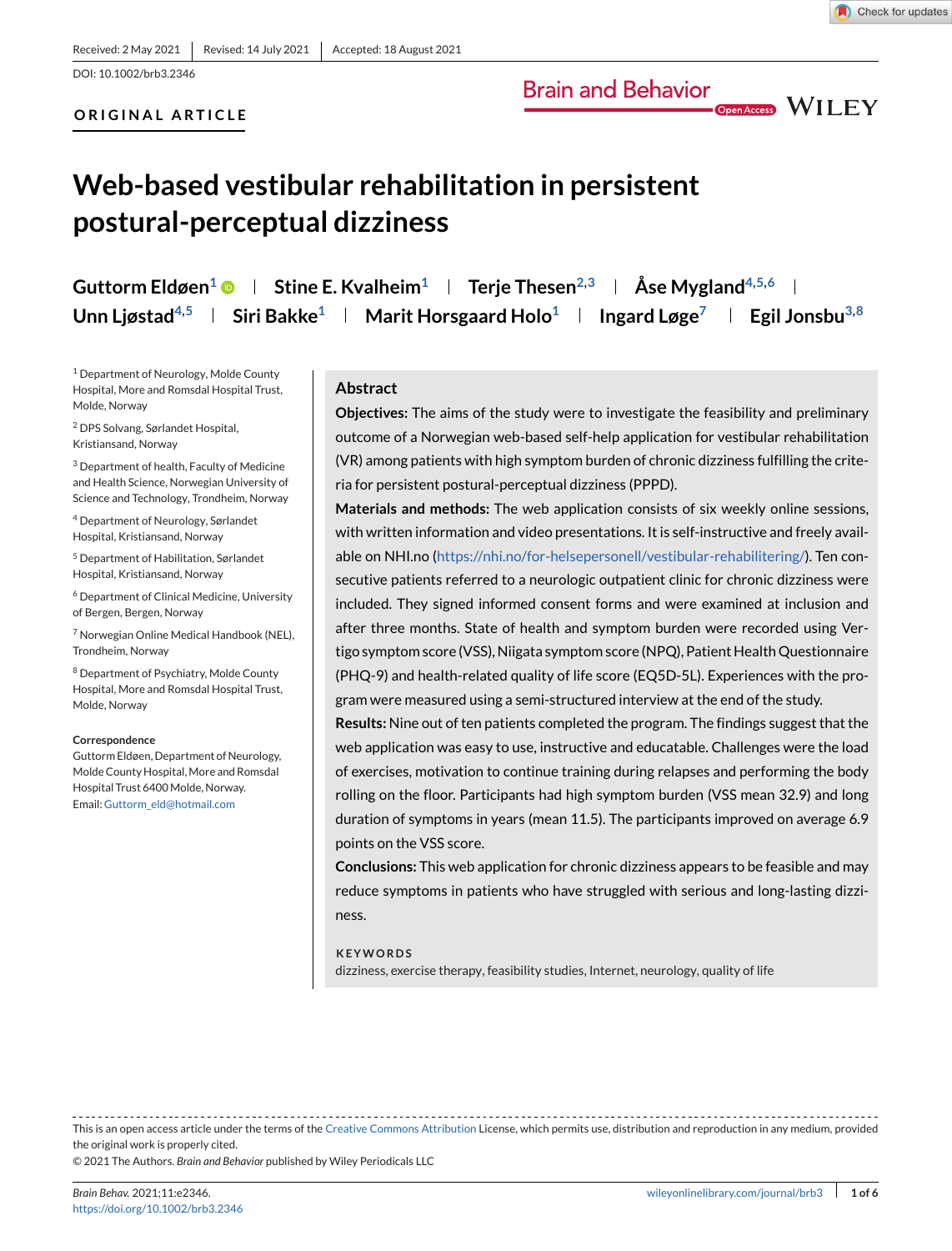#### **1 INTRODUCTION**

Dizziness is a common condition with 15%–20% of the adult population suffering transient or continuous dizziness each year (Neuhauser, [2016\)](#page-5-0). Persistent postural-perceptual dizziness (PPPD) is a frequent cause of chronic dizziness, which is possible to treat. It is a newly defined disorder considered to be caused by a long-term maladaptation to a neuro-otological, medical or psychological event that triggered vestibular symptoms. Pathophysiologic studies suggest that interactive cortical networks may fail to suppress the bottom-up influences of instinctive threat on postural control and spatial orientation. PPPD develops in up to 25% of acute vertigo cases or for unknown reasons (Popkirov et al., [2018\)](#page-5-0). The disease is associated with a considerable personal and healthcare burden, such as reduced quality of life, increased sick leave, social withdrawal and high use of healthcare resources (Mueller et al., [2014;](#page-5-0) Neuhauser et al., [2008;](#page-5-0) Ruthberg et al., [2020\)](#page-5-0). Anxiety and symptoms of depression are common comorbidities (Dieterich & Staab, [2017;](#page-4-0) Staab, [2019\)](#page-5-0). In a review study by Kundakci et al., exercise-based vestibular rehabilitation (VR) shows benefits for adult patients with chronic dizziness with regard to symptom score, fall risk, balance and emotional status (Kundakci et al., [2018\)](#page-5-0). These exercises have been known for many years and have been performed among individuals and in groups (Hall et al., [2016;](#page-4-0) Kleffelgaard et al., [2016;](#page-4-0) Popkirov et al., [2018\)](#page-5-0). Despite the evidence of the effectiveness of VR, a survey suggests that <3% of eligible primary care patients with dizziness ever receive VR (Yardley et al., [2004\)](#page-5-0). The Neurological department at Molde county hospital has run courses for such patients alone or in groups for the past 20 years. Web-based VR is an approach available in English and Dutch versions. Randomized trials have shown that web-based VR, standing alone or combined with face-to-face physiotherapy support, is safe and clinically effective (Geraghty et al., [2014, 2017;](#page-4-0) van Vugt et al., [2017,](#page-5-0) [2019,](#page-5-0) [2020\)](#page-5-0). These RCTs have recruited primary care participants with a relatively low symptom burden (van Vugt et al., [2017;](#page-5-0) Yardley et al., [2004\)](#page-5-0). The web-based approach has been promoted as low-cost, timesaving, of high quality and with a potential to reach large groups of patients.

As far as we know, no studies have evaluated web-based VR programs given to patients with high symptom burden of dizziness. At Molde Hospital, a Norwegian web application has been developed, completely unguided and available free of charge (Anon, [2020\)](#page-4-0). The purpose of the present study was to investigate the use of this application in a neurological outpatient clinic where the patients suffer longlasting and serious forms of PPPD.

The aims were to evaluate the following: the patient's willingness to participate, availability of possible candidates, changes in symptoms of dizziness, functional impact of dizziness, symptoms of depression and quality of life. We also wanted to collect information about the patients' experiences with the intervention (e.g., whether they found it useful, instructive, educational and acceptable), and their suggestions for changes.

#### **2 MATERIALS AND METHODS**

#### **2.1 Participants**

Ten consecutive patients with the diagnosis of PPPD and Vertigo symptom score (VSS) >12 were invited to participate. They had been referred to the outpatient clinic at the department of Neurology in Molde, a small city in western Norway. All accepted the invitation and signed informed consent forms. One dropped out during the study period due to temporary exacerbation of symptoms. All participants had to understand Norwegian and be proficient internet users.

#### **2.2 Design**

This was a descriptive feasibility study including evaluation of potential change in symptom variables before and after the intervention. The participants were told that the web application was based on recognized principles of VR, created as a web-based self-help course. At inclusion a medical examination was performed, and the patients filled in the questionnaires. They received the web-address and were encouraged to log on at home and start VR following instructions in the web application. The participants were called in for a follow-up consultation three months after inclusion. One month before this consultation, they received an e-mail with the same forms of questionnaires as at baseline, and in addition a semi-structured interview about their experience of participation. At the end of the study, the completed forms were collected, and a medical examination and an interview were performed.

#### **2.3 Intervention**

The web course lasts for 6 weeks (Anon, [2020\)](#page-4-0). It consists of daily exercises and provides information, written and oral, about chronic dizziness and VR, compensatory mechanisms of the balance system and how these can be improved, as well as various coping strategies. The exercises are shown in video examples. The first lesson starts by showing head exercises and gives information on how to start training. Information and additional exercises are introduced every week for 6 weeks. The exercises begin gently and increased gradually. They consist of head movements (bending backwards and forwards, from shoulder to shoulder and turning to the sides, with open and closed eyes, at rest and while moving the body), eye movements (keeping the eyes fixed in different directions while moving the body), body rolling from side to side in a lying position, head bending toward the floor in a sitting position, standing up from lying to standing position, standing with gathered legs, standing on one leg, standing with heel to toe and walking in a circle, combined with head and eye fixation exercises (Bronstein et al., [2010\)](#page-4-0).

The participants were told to perform the exercises three times a day, starting at a low level, working slowly, and not increasing the load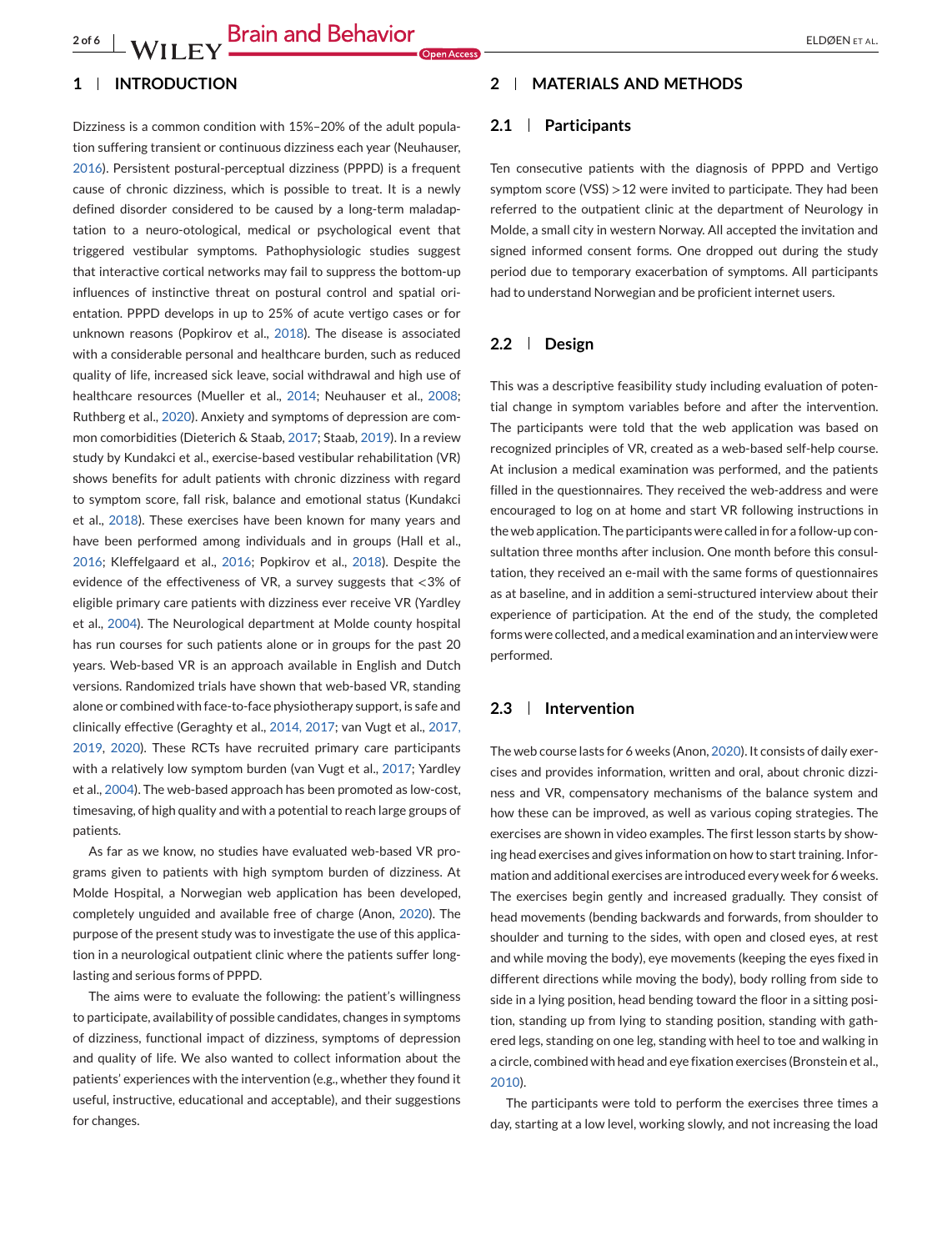more often than once a week. They were also told that they should experience a mild to moderate degree of dizziness after the exercises, along the way. They could postpone increasing the amount if they thought they were benefiting from the step they were at. The participants were told that they would find all relevant information and instructions in the program (Eldøen et al., [2019\)](#page-4-0). They were encouraged to continue with the exercises beyond the course.

#### **2.4 Questionnaires**

### 2.4.1 | VSS form

The form consists of 15 questions about symptoms during the last month. Each answer is scored on a 5-point scale (0–4), and a measure of the severity of the symptoms is obtained by sum-score. Severe dizziness is defined as  $\geq$ 12 points on the total scale. The scale includes two subscales: eight selected questions related to vertigo and balance (score ranging from 0 to 32) VSSB, and seven selected questions related to autonomic anxiety symptoms (score ranging from 0 to 28) VSSA. VSS has been widely used in clinical settings and in research in scoring the impact of dizziness and is also translated and validated in Norwegian (Wilhelmsen et al., [2008\)](#page-5-0).

## 2.4.2 | The Niigata persistent positional perceptual dizziness (PPPD) Questionnaire

This form measures symptoms during the last week. It contains 12 questions about three aggravating factors of PPPD (upright posture/gait, movement and visual stimulation). Each factor is evaluated using questions that score the severity from 0 (none) to 6 (unbearable) symptoms. The questionnaire has been translated for the present study, but the Norwegian version has not yet been validated (Yagi et al., [2019\)](#page-5-0).

## 2.4.3 | Patient Health Questionnaire

The Patient Health Questionnaire (PHQ-9) is a validated nine-question instrument to screen for symptoms of depression. Scores range from 0 to 27, where a total of 10 or above is suggestive of the presence of depression (Gilbody et al., [2007;](#page-4-0) Kroenke et al., [2010\)](#page-5-0).

### $2.4.4$  | EuroQL 5L-health-related quality of life

EuroQL 5L-health-related quality of life (EQ5D-5L) is a standardized generic instrument used to measure health outcomes. The questions are divided into five areas: mobility, self-care, usual activities, pain/discomfort and anxiety/depression. In addition, EQ VAS measures respondents' self-assessed health on a visual analogue scale from 0 to 100, where 0 is defined as the worst imaginable state of health and 100

is the best imaginable state of health. This can be used as a quantitative measure of health outcomes that reflects the patient's own assessment. In the present study, only the EQ VAS is presented (Janssen et al., [2013\)](#page-4-0).

#### 2.4.5 Semi-structured interview

We developed a semi-structured (conversation) interview for the study. It consisted of six questions, rated 0–6 from bad to very good, on whether the program worked well, if it included the right amount of exercises, if the text was understandable and instructive, what benefit there was and the degree of subjective improvement. Participants were also asked for suggestions for improvement.

#### $246$  | Ethics

The participants were informed that participation was voluntary and that they could withdraw from the study at any time. Participants were free to use the healthcare system in their usual way, if necessary. Basically, we perceive the exercises in the VR-course as harmless (van Vugt et al., [2019\)](#page-5-0). If the participants could not endure the exercises, they were advised to quit and contact the healthcare system or the study organizers.

Trial registration: NCT04458376. The study was approved by the Regional Committees for Medical and Health Research Ethics (REC):137107.

#### **2.5 Statistics**

Mean scores and corresponding standard deviation (SD) are presented for both baseline and follow-up. In addition, we present mean difference with 95% confidence interval (Cl). The Statistical Package for Social Sciences (SPSS) version 27 was used for all analyses.

### **3 RESULTS**

The participants were women, aged from 19 to 82 years (mean 49), symptom duration from 1.5 to 54 years (mean 11.5) and with a symptom score of VSS from 17 to 53 (mean 32.9). Three participants had anxiety, depression or social phobia. Four had migraines, three had tension headaches, two had ringing in the ears and hearing loss and two had cardiovascular disorder and were taking beta-blockers and blood pressure medication. One used benzodiazepine. All of them had at least one MRI of the brain taken. MRI/CT were normal in all participants and had been performed a total of 30 times for the whole group in the last 15 years, according to hospital journals, with an average of 3.3 times per participant. All of them were highly willing to participate and were motivated for the treatment. One participant was given sick leave by the doctor for a period of time to complete the exercises. She thought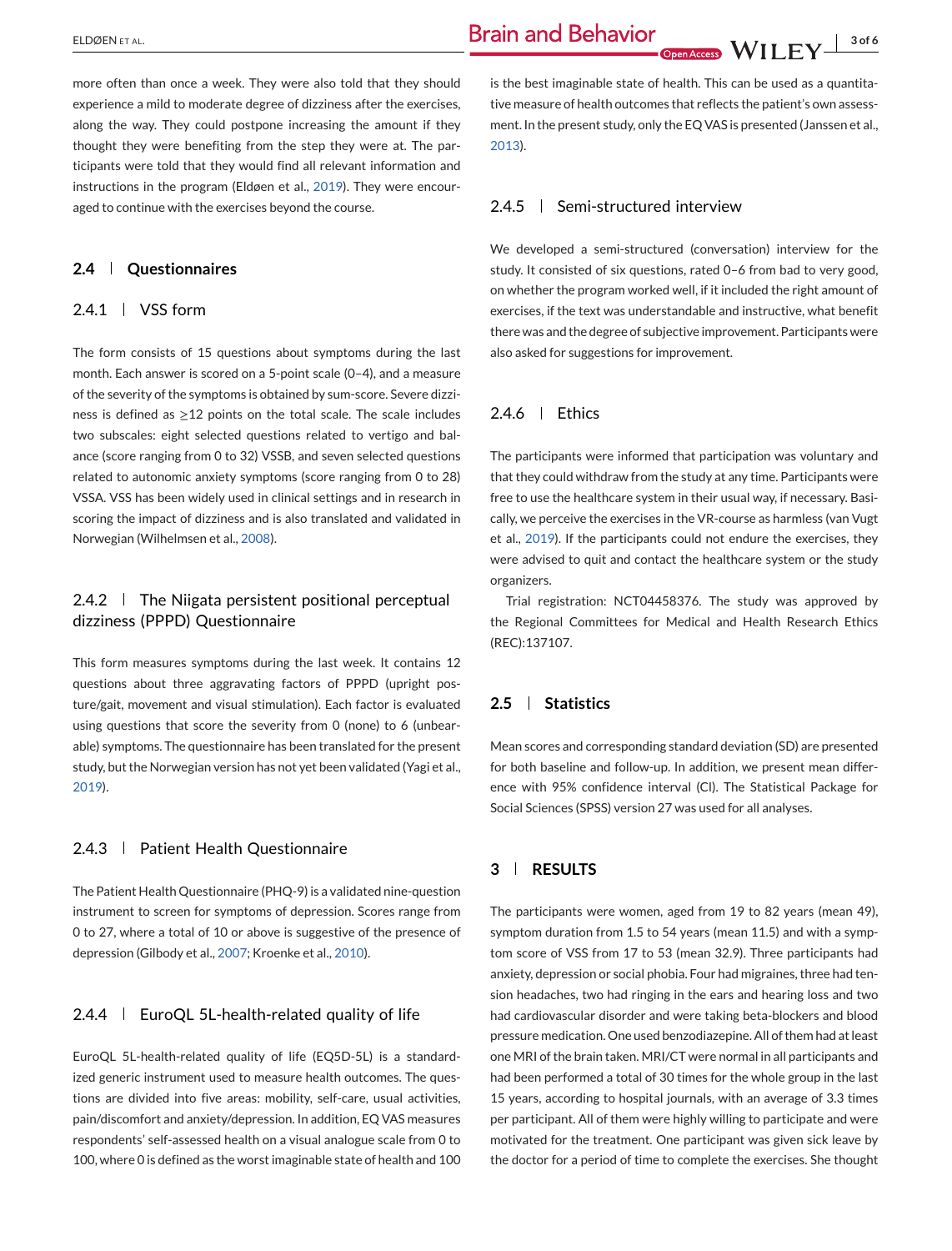**TABLE 1** Scores reported by the participants at baseline and after three months

| <b>Score forms</b> | <b>Baseline mean</b><br>score (SD) | Follow-up after 3<br>months Mean<br>score (SD) | Mean difference<br>(95% CI)  |
|--------------------|------------------------------------|------------------------------------------------|------------------------------|
| <b>VSS</b>         | 32.9(11.2)                         | 26.0(11.1)                                     | $6.9(0.2 - 13.6)$            |
| <b>VSSB</b>        | 21.7(5.9)                          | 16.8(6.8)                                      | $4.9(-10.8 \text{ to } 1.0)$ |
| <b>VSSA</b>        | 11.2(8.0)                          | 9.2(7.2)                                       | $2 (-7.7 to 3.7)$            |
| <b>NPQ</b>         | 37.3(10.9)                         | 37.1(15.0)                                     | $0.2$ (-8.2 to 7.8)          |
| PHO-9              | 9.6(5.1)                           | 10.2(6.0)                                      | $-0.7$ ( $-2.3$ to 3.6)      |
| $EQ5D-5L$          | 62.5(15.2)                         | 57.5(22.1)                                     | $5.0$ (-1.5 to 3.2)          |

Abbreviations: CI, confidence internal; EQ5D-5L, EuroQL 5L-health-related quality of life; NPQ, The Niigata persistent positional perceptual dizziness (PPPD) Questionnaire; PHQ-9, Patient Health Questionnaire; VSS, Vertigo symptom score; VSSB, Vertigo symptom score form balance; VSSA, Vertigo symptom score form anxiety;.

that this was her last chance of recovery, and she improved in VSS (from 38 to 17). She decided to continue the exercises in the months ahead.

#### **3.1 Improvement in symptoms and function score**

Seven of nine participants improved in VSS, and the mean scores are present in Table 1.

#### 3.1.1 Patients' experience of the application

The participants reported that the web application was easily accessible (mean score 4.7 [range 3–5]), understandable (mean 3.9 [range 2– 5]), worked well (mean 2.9 [range 1–5]), had the right amount of exercises (mean 2.8 [range 0–5]), " I had great benefit" (mean 2.3 [range 0–5]) and "I made great progress" (mean 2.2 [range 0–5]). In free-text, they reported that the sessions were easy to follow and understand and were acceptable. Some of the participants had been struggling to find the right amount of intensity and dosage of the exercises. They found that their naturally fluctuating course of symptoms made exercise challenging during deterioration. Some failed to carry out the exercises of rolling around on the floor and suggested that exercise should be optional. In general, they reported that they were highly motivated, but it was not easy to find time during the day.

#### **3.2 Adverse events**

No serious incidents were reported throughout the course.

#### **4 DISCUSSION**

This study is the first evaluation of an unguided web-based VRprogram given to patients requisitioned from a hospital outpatient clinic, with long-lasting and very high symptom burden, with age over 18 years. The patients' willingness to participate was high. The web application appears to have high availability, and the participants showed improvements in their dizziness. They were satisfied with the design of the web application, and it was easy to use, understandable and instructive. The majority were satisfied with their own achievements and progress, but some of them found performing all the exercises a challenge.

All invited patients agreed to participate. This corresponds to the clinical impression that this patient group suffers a high symptom burden and shows extensive willingness to seek improvement. They appear to be interested in practicing an exercise program instead of taking medication. They describe the program as demanding, but at the same time only one participant dropped out during the three months. This high degree of acceptability corresponds well to a similar study (van Vugt et al., [2017\)](#page-5-0).

There was a wide range of both age and symptom duration among the participants in this study, and they all had a high symptom burden. They tolerated the program well and as a group the symptoms improved. This indicates that the program is suitable for many patients suffering from PPPD. The findings are consistent with those of van Vugt et al., who conclude that VR is a good tool for dizzy patients even when no definite causal etiology has been made (van Vugt et al., [2017\)](#page-5-0).

The burden of dizziness improved in seven out of nine participants. The studies from van Vugt et al. and Geraghty et al. show a VSS baseline score about 14, while our VSS baseline mean is 32.9. The VSS threshold (>12) suggests "severe dizziness" in other studies (Fox et al., [2019;](#page-4-0) Wilhelmsen et al., [2008\)](#page-5-0). The baseline score of PHQ-9 is about 5 in the study from van Vugt et al. compared to 10 in the present study. A total of 10 points in PHQ-9 or above are suggestive of the presence of depression (Gilbody et al., [2007\)](#page-4-0). This difference in these study populations indicates that our participants had a significantly higher burden of disease. The mean score of improvement in VSS in the present study is comparable with other studies (van Vugt et al., [2017\)](#page-5-0), indicating that the program works well for unselected patients with a high disease burden. However, the result must be interpreted with caution as this is a small study with an uncontrolled design.

We did not find any significant change in depressive symptoms or health-related quality of life for the whole group. The lack of reported improvements is in line with previous studies, where additional support is often needed to affect these variables (Apolinario-Hagen, [2019;](#page-4-0) Cuijpers et al., [2017\)](#page-4-0). Specific cognitive therapy and medications may have a role in the management of dizziness where comorbidity with mental disorders is present (Axer et al., [2020;](#page-4-0) Ketola et al., [2015;](#page-4-0) Staab, [2019\)](#page-5-0).

We did not measure physical activity, but some participants reported that they had become more active. This may be one explanation of the lack of improvement in the functional score related to dizziness (Niigata PPPD Questionnaire), which focused on symptoms in upright posture/gait, movement and visual stimulation.

The feedback from the semi-structured interview shows that the training is demanding, and it can be challenging to set aside time in everyday life. The participants need high motivation to complete the program. It could also be difficult to find the right amount of exercises.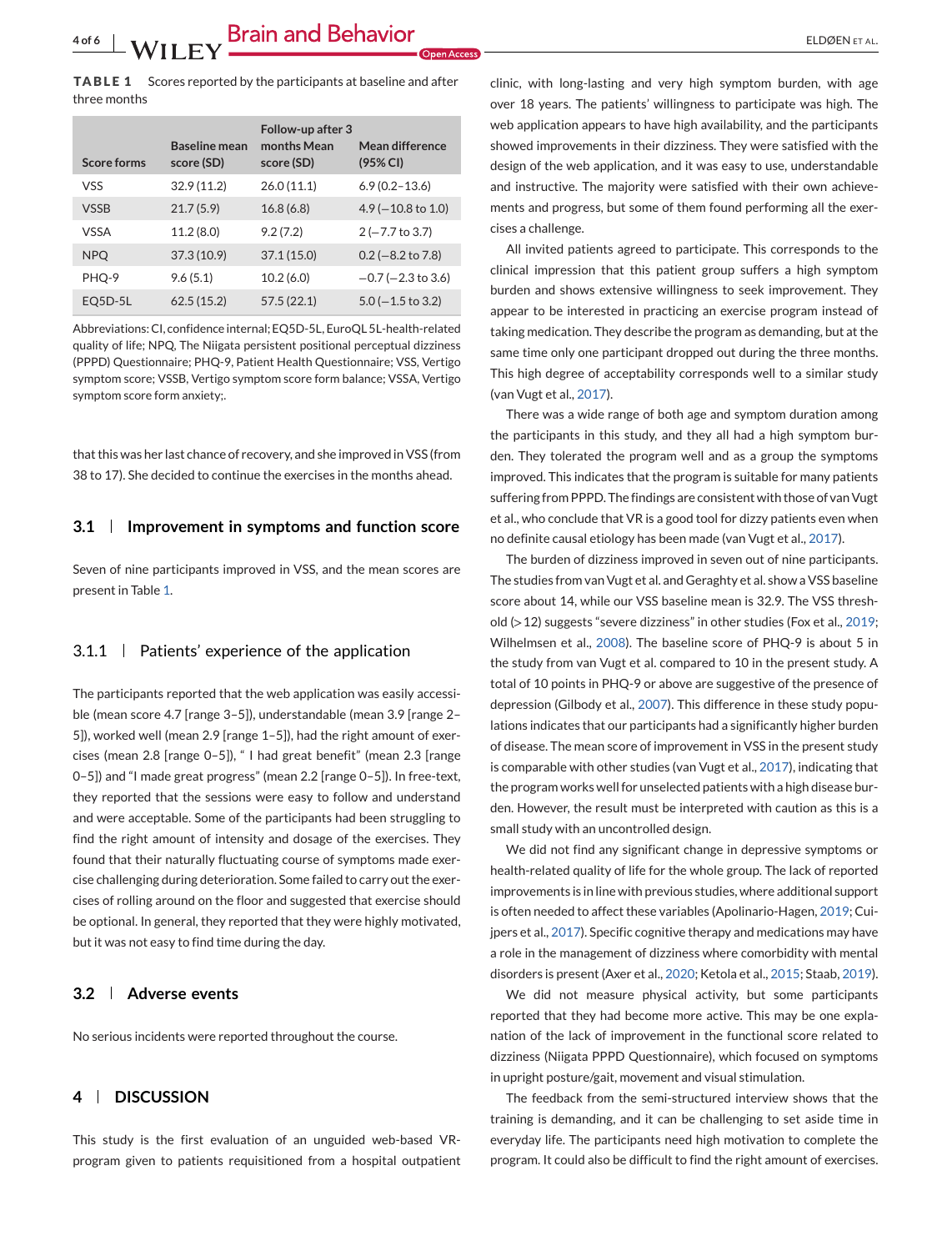<span id="page-4-0"></span>Participants reported the lowest score (mean 2.2 [range 0–5]) when they rated their own improvement. This finding probably reflects both large differences among the participants and that some had high expectations. Participants stated that it would be feasible to continue beyond the three months in the study (Ketola et al., 2015; Staab, [2019\)](#page-5-0). The natural course of PPPD is wide fluctuations in symptoms over days and during a day. Participants with a heavy burden of disease struggle to find motivation for training when meeting relapses. The only suggestion for change to the program was that the exercises of rolling around on the floor should be optional.We agree that this should be mentioned in the program.

#### **4.1 Strengths and limitations**

The strength of this study is that the participants represent a wide age distribution, they were motivated and had a high burden of disease with long duration of symptoms. The participants were representative for the main goal of the study in examining whether the web application is feasible. It is a caveat in relation to scoring results that disease burden is influenced by the daily variations of symptoms. The limitations are a low number of participants, lack of control group, overrepresentation of women and a short observation time for assessing the consistency of improvement.

## **4.2 Implications for clinical practice and further research**

Patients with chronic dizziness (PPPD) and a high symptom burden may be introduced to VR. A web-based self-help application of this type is feasible. The results of the present study open an opportunity to offer guided web-based VR also to patients with high disease burden and long-lasting symptoms.

This field needs more studies both in determining who is best suited and whether the improvement lasts over time. Recording change in physical activity should be considered. A broader survey of health status, activity and psycho-social data could have made it easier to evaluate the results.

#### **5 CONCLUSION**

The Norwegian version of a self-help web application for VR appears to be a feasible and possibly effective treatment for a long-lasting and high-symptom burden.

#### **TRANSPARENT PEER REVIEW**

The peer review history for this article is available at [https://publons.](https://publons.com/publon/10.1002/brb3.2346) [com/publon/10.1002/brb3.2346](https://publons.com/publon/10.1002/brb3.2346)

#### **DATA AVAILABILITY STATEMENT**

Due to the nature of this research, participants of this study did not agree for their data to be shared publicly, so supporting data is not available.

#### **ORCID**

*Guttorm Eldøe[n](https://orcid.org/0000-0003-4295-7874)* <https://orcid.org/0000-0003-4295-7874>

#### **REFERENCES**

- Anon (2020). *Norsk elektronisk legehåndbok (NHI.no)*. [https://nhi.no/](https://nhi.no/for-helsepersonell/vestibular-rehabilitering/) [for-helsepersonell/vestibular-rehabilitering/](https://nhi.no/for-helsepersonell/vestibular-rehabilitering/)
- Apolinario-Hagen, J. (2019). Internet-delivered psychological treatment options for panic disorder: A review on their efficacy and acceptability. *Psychiatry Investigation*, *16*(1), 37–49. [https://doi.org/10.30773/pi.2018.](https://doi.org/10.30773/pi.2018.06.26) [06.26](https://doi.org/10.30773/pi.2018.06.26)
- Axer, H., Finn, S., Wassermann, A., Guntinas-Lichius, O., Klingner, C. M., & Witte, O. W. (2020). Multimodal treatment of persistent posturalperceptual dizziness. *Brain and Behavior*, *10*(12), e01864. [https://doi.org/](https://doi.org/10.1002/brb3.1864) [10.1002/brb3.1864](https://doi.org/10.1002/brb3.1864)
- Bronstein, A. M., Lempert T., & Seemungal B. M. (2010). Chronic dizziness: A practical approach. *Practical Neurology*, *10*(3), 129–139. [https://doi.org/](https://doi.org/10.1136/jnnp.2010.211607) [10.1136/jnnp.2010.211607](https://doi.org/10.1136/jnnp.2010.211607)
- Cuijpers, P., Kleiboer, A., Karyotaki, E., & Riper, H. (2017). Internet and mobile interventions for depression: Opportunities and challenges. *Depression and Anxiety*, *34*(7), 596–602. [https://doi.org/10.1002/da.](https://doi.org/10.1002/da.22641) [22641](https://doi.org/10.1002/da.22641)
- Dieterich, M., & Staab J. P. (2017). Functional dizziness: From phobic postural vertigo and chronic subjective dizziness to persistent posturalperceptual dizziness. *Current Opinion in Neurology*, *30*(1), 107–113. [https:](https://doi.org/10.1097/WCO.0000000000000417) [//doi.org/10.1097/WCO.0000000000000417](https://doi.org/10.1097/WCO.0000000000000417)
- Eldøen, G., Ljøstad, U., Goplen, F. K., Aamodt, A. H., & Mygland, Å. (2019). Persistent postural-perceptual dizziness. *Tidsskrift for Den Norske Laegeforening*, *139*(9).
- Fox, A., Riska, K., Tseng, C. L., McCarron, K., Satcher, S., & Osinubi, O. (2019). Helmer, dizziness, vertigo, and mental health comorbidity in Gulf War veterans. *Journal of the American Academy of Audiology*, *30*(9), 764–771.
- Geraghty, A. W. A., Essery, R., Kirby, S., Stuart, B., Turner, D., Little, P., Bronstein, A., Andersson, G., Carlbring, P., & Yardley, L. (2017). Internet-based vestibular rehabilitation for older adults with chronic dizziness: A randomized controlled trial in primary care. *Annals of Family Medicine*, *15*(3), 209–216. <https://doi.org/10.1370/afm.2070>
- Geraghty, A. W., Kirby, S., Essery, R., Little, P., Bronstein, A., Turner, D., Stuart, B., Andersson, G., Carlbring, P., & Yardley, L. (2014). Internet-based vestibular rehabilitation for adults aged 50 years and over: A protocol for a randomised controlled trial. *BMJ Open*, *4*(7), e005871. [https://doi.](https://doi.org/10.1136/bmjopen-2014-005871) [org/10.1136/bmjopen-2014-005871](https://doi.org/10.1136/bmjopen-2014-005871)
- Gilbody, S., Richards, D., Brealey, S., & Hewitt, C. (2007). Screening for depression in medical settings with the Patient Health Questionnaire (PHQ): A diagnostic meta-analysis. *Journal of General Internal Medicine*, *22*(11), 1596–1602. <https://doi.org/10.1007/s11606-007-0333-y>
- Hall, C. D., Herdman, S. J., Whitney, S. L., Cass, S. P., Clendaniel, R. A., Fife, T. D., Furman, J. M., Getchius, T. S., Goebel, J. A., Shepard, N. T., & Woodhouse, S. N. (2016). Treatment for vestibular disorders: How does your physical therapist treat dizziness related to vestibular problems? *Journal of Neurologic Physical Therapy*, *40*(2), 156. [https://doi.org/10.1097/01.](https://doi.org/10.1097/01.NPT.0000481898.55592.6e) [NPT.0000481898.55592.6e](https://doi.org/10.1097/01.NPT.0000481898.55592.6e)
- Janssen, M. F., Pickard, A. S., Golicki, D., Gudex, C., Niewada, M., Scalone, L., Swinburn, P., & Busschbach, J. (2013). Measurement properties of the EQ-5D-5L compared to the EQ-5D-3L across eight patient groups: A multi-country study. *Quality of Life Research*, *22*(7), 1717–1727. [https:](https://doi.org/10.1007/s11136-012-0322-4) [//doi.org/10.1007/s11136-012-0322-4](https://doi.org/10.1007/s11136-012-0322-4)
- Ketola, S., Havia, M., Appelberg, B., & Kentala, E. (2015). Psychiatric symptoms in vertiginous patients.*Nordic Journal of Psychiatry*, *69*(4), 287–291. <https://doi.org/10.3109/08039488.2014.972976>
- Kleffelgaard, I., Soberg, H. L., Bruusgaard, K. A., Tamber, A. L., & Langhammer, B. (2016). Vestibular rehabilitation after traumatic brain injury: Case series. *Physical Therapy*, *96*(6), 839–849. [https://doi.org/10.2522/](https://doi.org/10.2522/ptj.20150095) [ptj.20150095](https://doi.org/10.2522/ptj.20150095)